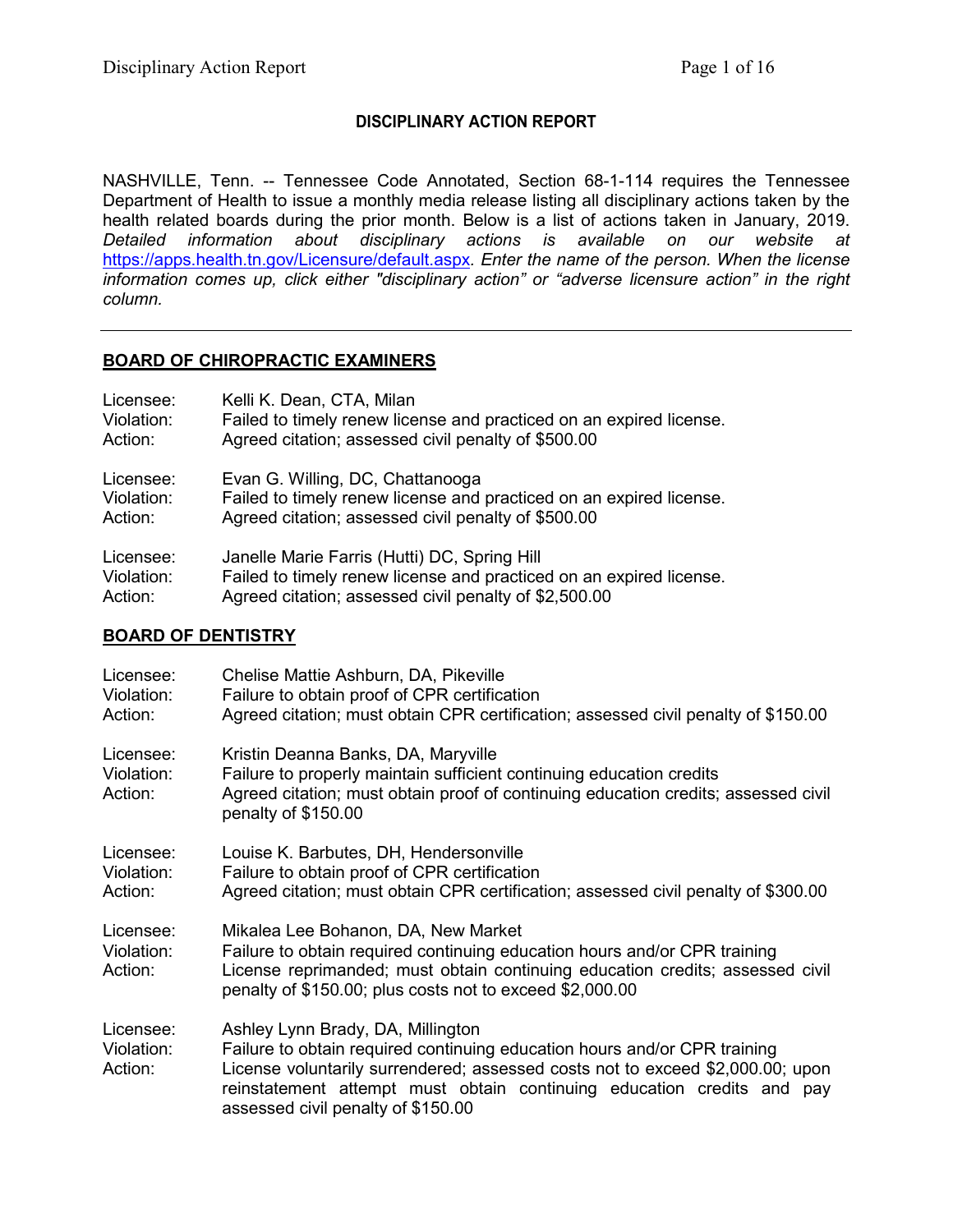| Licensee:<br>Violation:<br>Action: | Laurie Leigh Calvetti, DA, Mt. Juliet<br>Failure to properly maintain sufficient continuing education credits<br>Agreed citation; must obtain proof of continuing education credits; assessed civil<br>penalty of \$150.00                                                                                                                                                                                                                        |
|------------------------------------|---------------------------------------------------------------------------------------------------------------------------------------------------------------------------------------------------------------------------------------------------------------------------------------------------------------------------------------------------------------------------------------------------------------------------------------------------|
| Licensee:<br>Violation:<br>Action: | Paula E. Campbell, DA, Limestone<br>Failure to properly maintain sufficient continuing education credits<br>Agreed citation; must obtain proof of continuing education credits; assessed civil<br>penalty of \$150.00                                                                                                                                                                                                                             |
| Licensee:<br>Violation:<br>Action: | Evelin Centeno, DA, Nashville<br>Failure to properly maintain sufficient continuing education credits<br>Agreed citation; must obtain proof of continuing education credits; assessed civil<br>penalty of \$150.00                                                                                                                                                                                                                                |
| Licensee:<br>Violation:<br>Action: | Sarah Elizabeth Cobble, DA, Russellville<br>Failure to obtain proof of CPR certification<br>Agreed citation; must obtain CPR certification; assessed civil penalty of \$150.00                                                                                                                                                                                                                                                                    |
| Licensee:<br>Violation:<br>Action: | Erika Lakoya Collins, DA, Memphis<br>Violation or attempted violation, directly or indirectly, or assisting in or abetting<br>the violation of, or conspiring to violate, any lawful order of the board issued<br>pursuant thereto or any criminal statue of this state<br>License placed on probation; assessed civil penalties in the amount of<br>\$1,300.00 plus costs not to exceed \$1,000.00                                               |
| Licensee:<br>Violation:<br>Action: | Rhonda Kay Cox, DA, Whitesburg<br>Failure to obtain required continuing education hours and/or CPR training<br>License reprimanded; must obtain continuing education credits and CPR<br>certification; assessed civil penalty of \$150.00; plus costs not to exceed<br>\$2,000.00                                                                                                                                                                 |
| Licensee:<br>Violation:<br>Action: | Stacie Dawn Cox, DA, Knoxville<br>Failure to properly maintain sufficient continuing education credits<br>Agreed citation; must obtain proof of continuing education credits; assessed civil<br>penalty of \$150.00                                                                                                                                                                                                                               |
| Licensee:<br>Violation:<br>Action: | Heather MI'ee Daniel, DA, Franklin<br>Failure to obtain required continuing education hours and/or CPR training<br>License reprimanded; must obtain continuing education credits; assessed civil<br>penalty of \$150.00; plus costs not to exceed \$1,000.00                                                                                                                                                                                      |
| Licensee:<br>Violation:<br>Action: | Robin R. Daniel, DDS, Nashville<br>Failure to maintain an accurate and legible written evaluation and treatment<br>history for each patient; and prescribing controlled substances for a habitual<br>drug user in absence of substantial dental justification<br>License placed on probation for no less than five years; must obtain continuing<br>education hours; assessed civil penalty of \$1,300.00; plus costs not to exceed<br>\$5,000.00 |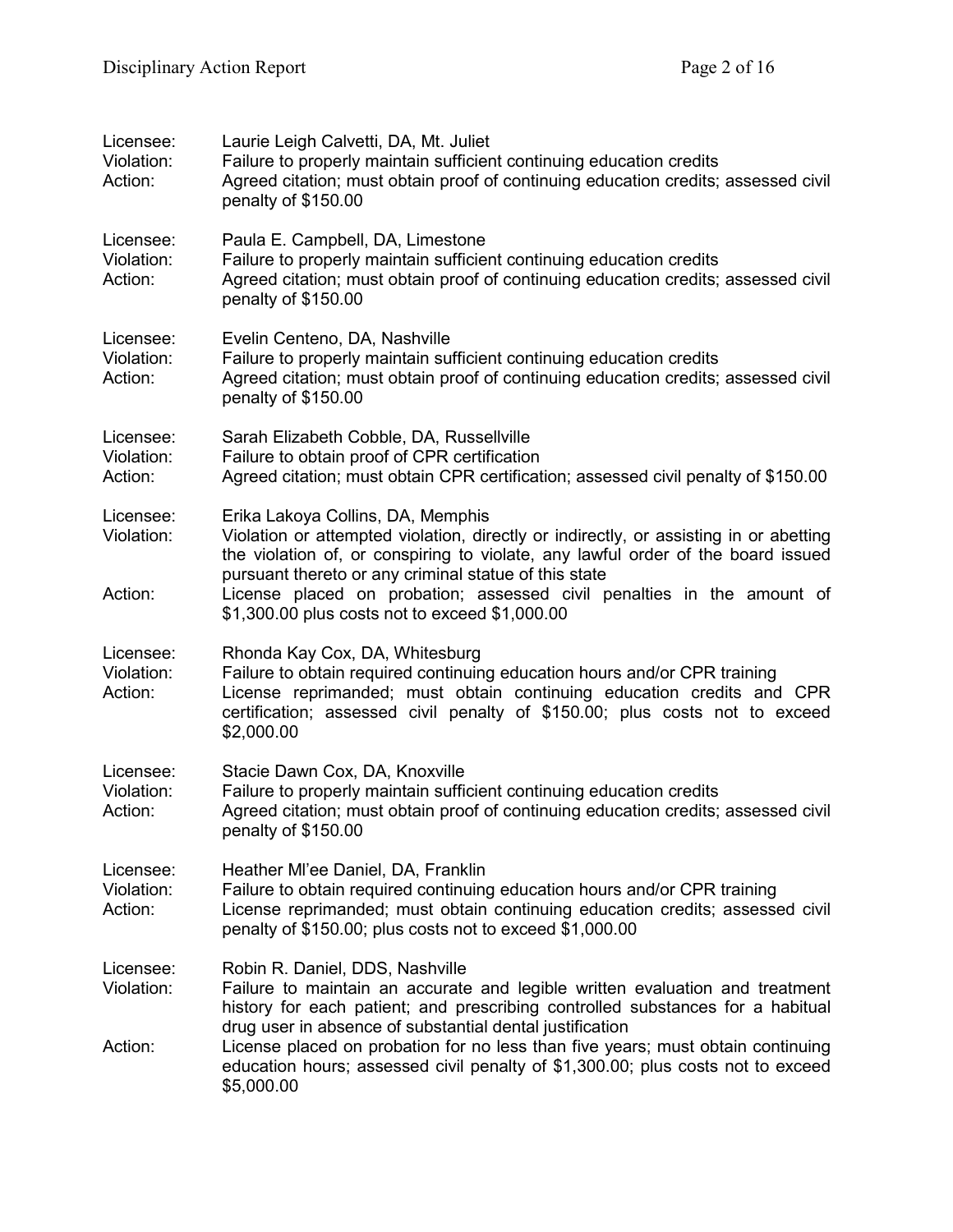| Licensee:<br>Violation:<br>Action: | Natasha Smith Denton, DA, Greenback<br>Failure to obtain required continuing education hours and/or CPR training<br>License reprimanded; must obtain continuing education credits and CPR<br>certification; assessed civil penalty of \$150.00; plus costs not to exceed<br>\$3,000.00 |
|------------------------------------|----------------------------------------------------------------------------------------------------------------------------------------------------------------------------------------------------------------------------------------------------------------------------------------|
| Licensee:<br>Violation:<br>Action: | Jennifer Cecille Edwards, DH, Olive Branch MS<br>Failure to properly maintain sufficient continuing education credits<br>Agreed citation; must obtain proof of continuing education credits; assessed civil<br>penalty of \$300.00                                                     |
| Licensee:<br>Violation:<br>Action: | Wendy D. Ellison, DA, Newport<br>Failure to properly maintain sufficient continuing education credits<br>Agreed citation; must obtain proof of continuing education credits; assessed civil<br>penalty of \$150.00                                                                     |
| Licensee:<br>Violation:<br>Action: | Faye M. Frey, DDS, Nashville<br>Failure to properly maintain sufficient continuing education credits<br>Agreed citation; must obtain proof of continuing education credits; assessed civil<br>penalty of \$600.00                                                                      |
| Licensee:<br>Violation:<br>Action: | Mike D. Glasmeier, DMD, Antioch<br>Failure to properly maintain current certification in ACLS/PALS<br>License reprimanded; assessed civil penalty of \$300.00; plus costs not to<br>exceed \$2,000.00                                                                                  |
| Licensee:<br>Violation:<br>Action: | Mike D. Glasmeier, DDS, Antioch<br>Failure to properly maintain sufficient continuing education credits<br>Agreed citation; must obtain proof of continuing education credits; assessed civil<br>penalty of \$600.00                                                                   |
| Licensee:<br>Violation:<br>Action: | Royce Jacob Goza, DDS, Alcoa<br>Failure to properly maintain sufficient continuing education credits<br>Agreed citation; must obtain proof of continuing education credits; assessed civil<br>penalty of \$600.00                                                                      |
| Licensee:<br>Violation:<br>Action: | Thomas F. Hadley, DDS, Nashville<br>Failure to properly maintain current certification in ACLS/PALS<br>License reprimanded; assessed civil penalty of \$300.00; plus costs not to<br>exceed \$5,000.00                                                                                 |
| Licensee:<br>Violation:<br>Action: | Morgan Blair Hale, DA, Troy<br>Failure to properly maintain sufficient continuing education credits<br>Agreed citation; must obtain proof of continuing education credits; assessed civil<br>penalty of \$150.00                                                                       |
| Licensee:<br>Violation:<br>Action: | Jordan Mckenzie Hartley, DA, Lebanon<br>Failure to properly maintain sufficient continuing education credits<br>Agreed citation; must obtain proof of continuing education credits; assessed civil<br>penalty of \$150.00                                                              |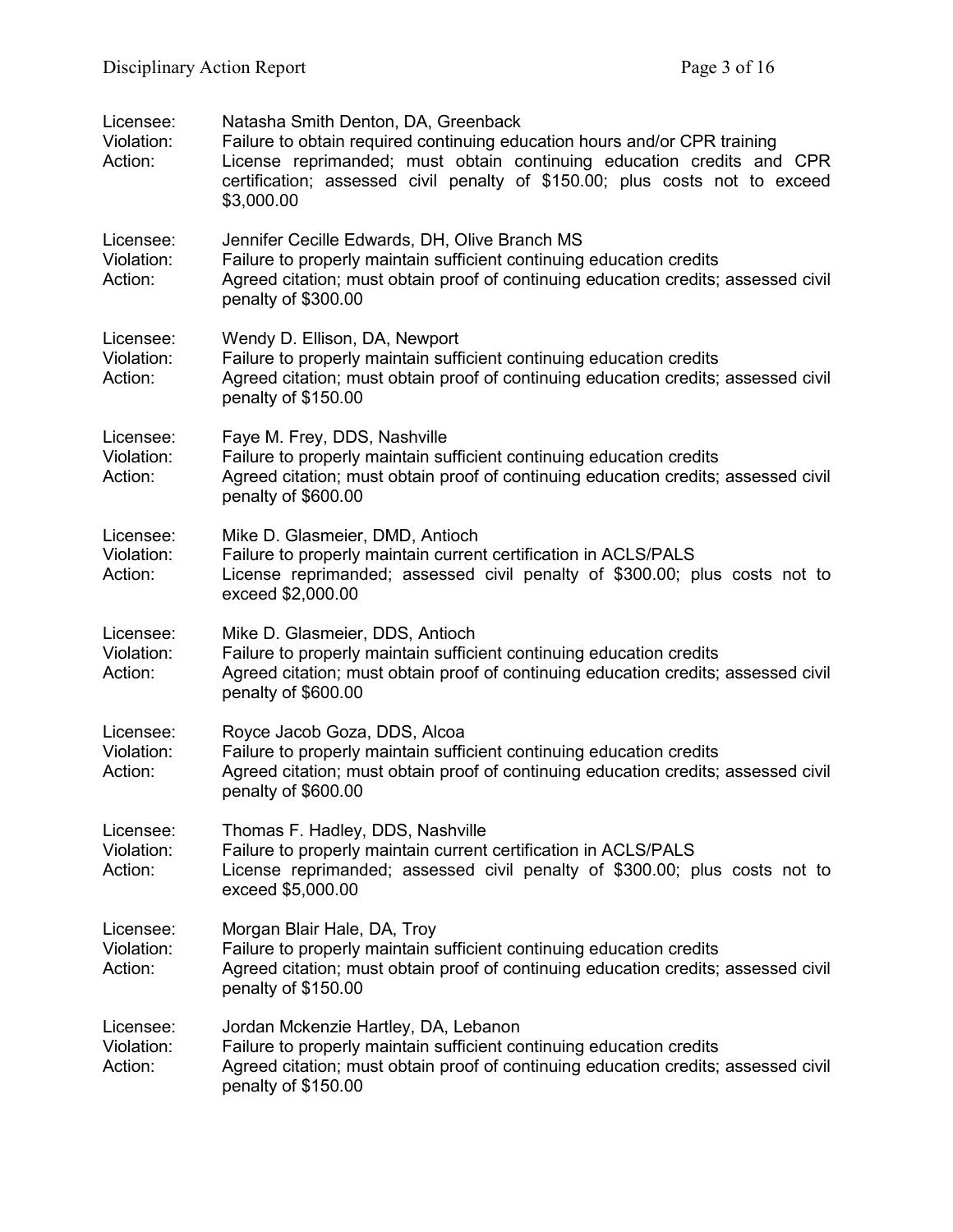| Licensee:<br>Violation:            | Brittany Nicole Hess, DA, Kingsport<br>Failure to properly maintain sufficient continuing education credits; failure to<br>obtain proof of CPR certification                                                                                                                                                                                                                                                                                                                                                                                                                                                                                                                                                 |
|------------------------------------|--------------------------------------------------------------------------------------------------------------------------------------------------------------------------------------------------------------------------------------------------------------------------------------------------------------------------------------------------------------------------------------------------------------------------------------------------------------------------------------------------------------------------------------------------------------------------------------------------------------------------------------------------------------------------------------------------------------|
| Action:                            | Agreed citation; must obtain proof of continuing education credits; assessed civil<br>penalty of \$150.00                                                                                                                                                                                                                                                                                                                                                                                                                                                                                                                                                                                                    |
| Licensee:<br>Violation:<br>Action: | William L. Hunter III, DDS, Columbia<br>Failure to properly maintain current certification in ACLS/PALS<br>License reprimanded; assessed civil penalty of \$700.00; plus costs not to<br>exceed \$5,000.00                                                                                                                                                                                                                                                                                                                                                                                                                                                                                                   |
| Licensee:<br>Violation:<br>Action: | Holly Lynn King (Rodgers), DA, Hendersonville<br>Violation or attempted violation, directly or indirectly, or assisting in or abetting<br>the violation of, or conspiring to violate, any lawful order of the board issued<br>pursuant thereto or any criminal statue of this state; and habitual intoxication or<br>personal misuse of any drugs or the use of intoxicating liquors, narcotics,<br>controlled substances, controlled substance analogues or other drugs or<br>stimulants in such a manner as to adversely affect the person's ability to<br>practice dentistry, dental hygiene or as a registered dental assistant<br>License suspended with terms; assessed costs not to exceed \$2,000.00 |
| Licensee:<br>Violation:            | Naomi Lee Koh, DDS, Chattanooga<br>Failure to have equipment and drugs for the treatment of emergency conditions<br>present and readily available                                                                                                                                                                                                                                                                                                                                                                                                                                                                                                                                                            |
| Action:                            | License reprimanded; assessed civil penalties of \$700.00; plus costs not to<br>exceed \$5,000.00                                                                                                                                                                                                                                                                                                                                                                                                                                                                                                                                                                                                            |
| Licensee:<br>Violation:<br>Action: | Heather K. Leitch, DH, Memphis<br>Failure to properly maintain sufficient continuing education credits<br>Agreed citation; must obtain proof of continuing education credits; assessed civil<br>penalty of \$300.00                                                                                                                                                                                                                                                                                                                                                                                                                                                                                          |
| Licensee:<br>Violation:<br>Action: | Ruth O. Lima, DDS, Murphy NC<br>Failure to properly maintain sufficient continuing education credits<br>Agreed citation; must obtain proof of continuing education credits; assessed civil<br>penalty of \$600.00                                                                                                                                                                                                                                                                                                                                                                                                                                                                                            |
| Licensee:<br>Violation:<br>Action: | Keaton Smedley Marshall, DH, Old Hickory<br>Failure to obtain proof of CPR certification<br>Agreed citation; must obtain CPR certification; assessed civil penalty of \$300.00                                                                                                                                                                                                                                                                                                                                                                                                                                                                                                                               |
| Licensee:<br>Violation:<br>Action: | Gordon F. McCammon, DDS, Joelton<br>Failure to obtain proof of CPR certification<br>License reprimanded; assessed civil penalty of \$150.00; plus costs not to<br>exceed \$1,000.00                                                                                                                                                                                                                                                                                                                                                                                                                                                                                                                          |
| Licensee:<br>Violation:<br>Action: | Kimberlee Ann McWhorter, DA, Franklin<br>Failure to obtain proof of CPR certification<br>Agreed citation; must obtain CPR certification; assessed civil penalty of \$150.00                                                                                                                                                                                                                                                                                                                                                                                                                                                                                                                                  |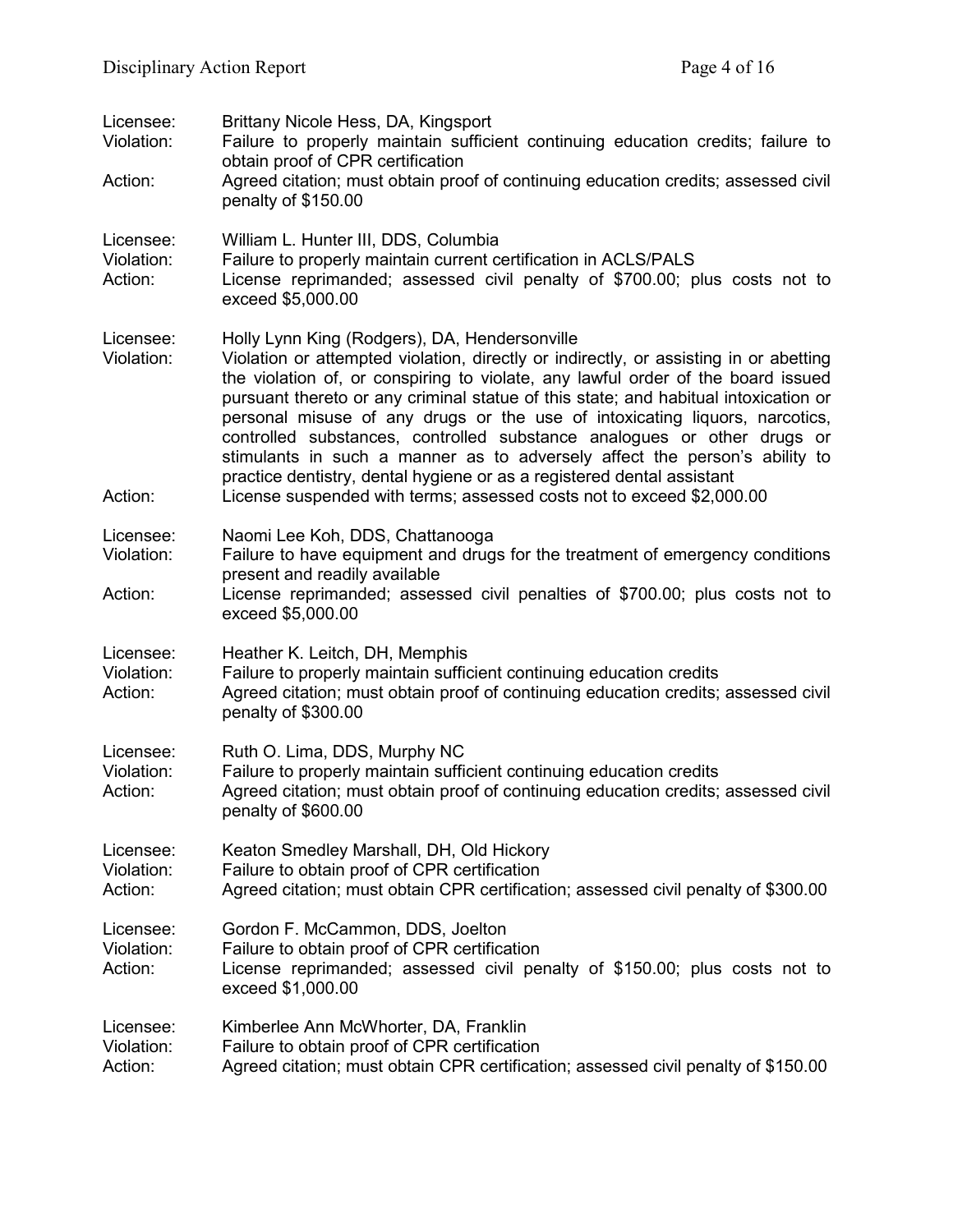| Licensee:<br>Violation:<br>Action: | Lisa R. Mink, DH, Bristol VA<br>Failure to obtain proof of CPR certification<br>Agreed citation; must obtain CPR certification; assessed civil penalty of \$300.00                                                       |
|------------------------------------|--------------------------------------------------------------------------------------------------------------------------------------------------------------------------------------------------------------------------|
| Licensee:<br>Violation:            | Denesha Murray, DA, Bartlett<br>Failure to properly maintain sufficient continuing education credits; failure to<br>obtain proof of CPR certification                                                                    |
| Action:                            | Agreed citation; must obtain proof of continuing education credits; assessed civil<br>penalty of \$150.00                                                                                                                |
| Licensee:<br>Violation:            | John Thomas Notarianni, DDS, Knoxville<br>Failure to properly maintain sufficient continuing education credits; failure to<br>obtain proof of CPR certification                                                          |
| Action:                            | Agreed citation; must obtain proof of continuing education credits; assessed civil<br>penalty of \$600.00                                                                                                                |
| Licensee:<br>Violation:<br>Action: | Carla Michelle Parker, RDA, Dover<br>Failure to properly maintain sufficient continuing education credits<br>License reprimanded; assessed civil penalty of \$150.00; plus costs not to<br>exceed \$1,000.00             |
| Licensee:<br>Violation:<br>Action: | Linsey Brook Parkins, DH, Kingsport<br>Failure to obtain proof of CPR certification<br>Agreed citation; must obtain CPR certification; assessed civil penalty of \$300.00                                                |
| Licensee:<br>Violation:<br>Action: | Jessica Ryan Phelps, DA, Thompson Station<br>Failure to obtain proof of CPR certification<br>Agreed citation; must obtain proof of continuing education credits; assessed civil<br>penalty of \$150.00                   |
| Licensee:<br>Violation:<br>Action: | Kristie Lanette Powers, DA, Dickson<br>Failure to properly maintain sufficient continuing education credits<br>Agreed citation; must obtain proof of continuing education credits; assessed civil<br>penalty of \$150.00 |
| Licensee:<br>Violation:            | Heather Anne Smith, DA, Lascassas<br>Failure to properly maintain sufficient continuing education credits; failure to                                                                                                    |
| Action:                            | obtain proof of CPR certification<br>Agreed citation; must obtain proof of continuing education credits; assessed civil<br>penalty of \$150.00                                                                           |
| Licensee:<br>Violation:            | Callie Ann Spivey, DA, Kodak<br>Failure to properly maintain sufficient continuing education credits; failure to<br>obtain proof of CPR certification                                                                    |
| Action:                            | Agreed citation; must obtain proof of continuing education credits; assessed civil<br>penalty of \$150.00                                                                                                                |
| Licensee:<br>Violation:<br>Action: | Heather Rose Roberts, DH, Knoxville<br>Failure to properly maintain sufficient continuing education credits<br>Agreed citation; must obtain proof of continuing education credits; assessed civil<br>penalty of \$300.00 |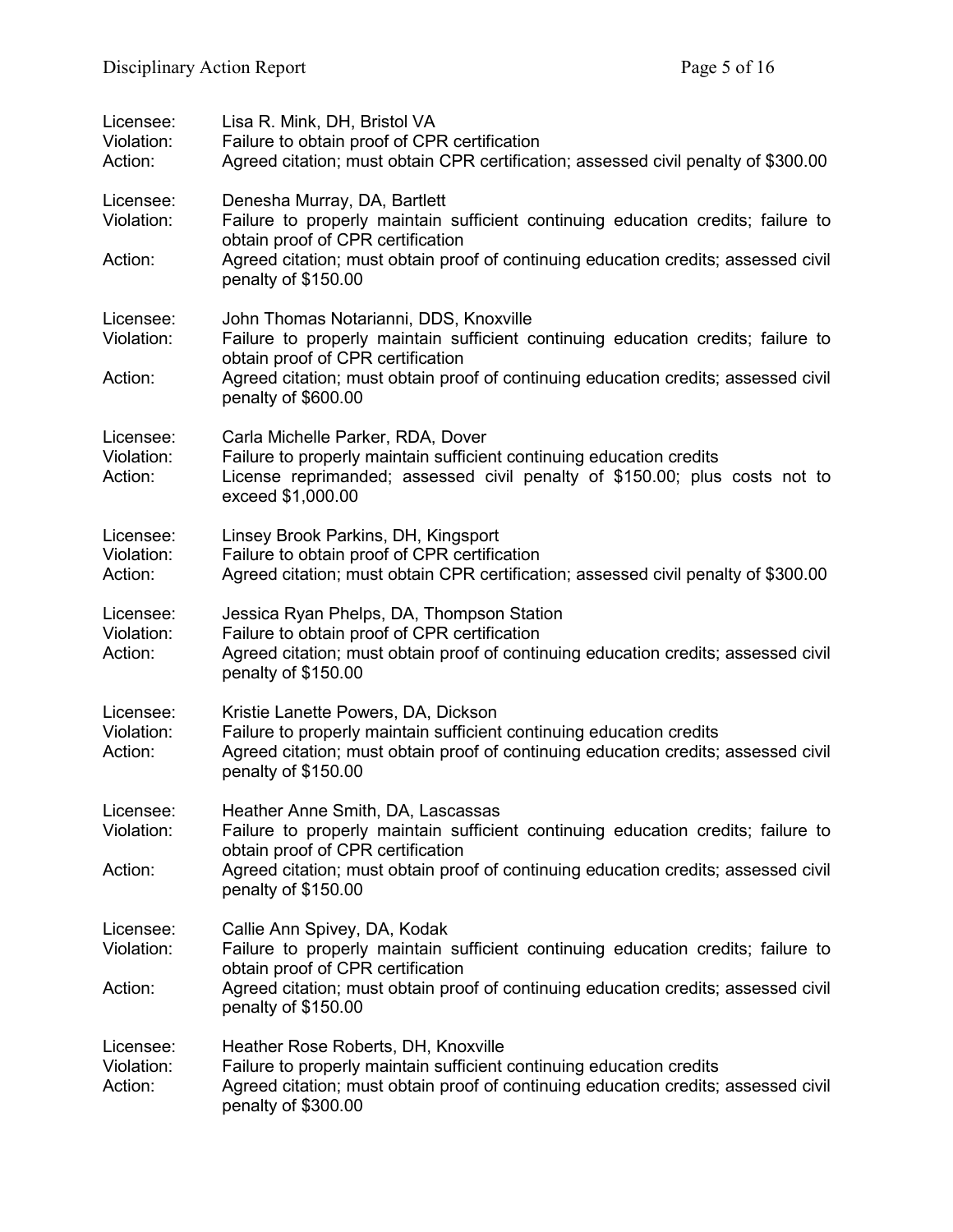| Licensee:<br>Violation:<br>Action: | Victoria Ann Ruppercht, DH, Cordova<br>Failure to properly maintain sufficient continuing education credits<br>Agreed citation; must obtain proof of continuing education credits; assessed civil<br>penalty of \$300.00                                                                                                                                                                                                                                                                                                                                                                                                                                                                                                                                                                                                                                                                                                                                                                                                                                                                                                            |
|------------------------------------|-------------------------------------------------------------------------------------------------------------------------------------------------------------------------------------------------------------------------------------------------------------------------------------------------------------------------------------------------------------------------------------------------------------------------------------------------------------------------------------------------------------------------------------------------------------------------------------------------------------------------------------------------------------------------------------------------------------------------------------------------------------------------------------------------------------------------------------------------------------------------------------------------------------------------------------------------------------------------------------------------------------------------------------------------------------------------------------------------------------------------------------|
| Licensee:<br>Violation:<br>Action: | Richard N. Schott, DDS, Murfreesboro<br>Guilty of unprofessional, dishonorable, or unethical conduct; to wit: Violation or<br>attempted violation, directly or indirectly, or assisting in or abetting the violation<br>of, or conspiring to violate, any lawful order of the board issued pursuant thereto<br>or any criminal statue of this state; making false or misleading statements or<br>representations, being guilty of fraud or deceit in obtaining admission to practice<br>or in being guilty of fraud or deceit in the practice of dentistry; making false or<br>materially incorrect or inconsistent entries in any patient records or in the<br>records of any health care facility, school, institution, or other work place<br>location; and failing to exercise reasonable diligence to prevent partners,<br>associates, and employees from engaging in conduct which would violate any<br>provisions of the Tennessee Dental Practice Act or any rule, regulation, or order<br>of the Board<br>License voluntarily surrendered; assessed civil penalties of \$14,000.00; plus<br>costs not to exceed \$3,000.00 |
| Licensee:<br>Violation:<br>Action: | Susan Marie Sowell, DA, Alexandria<br>Failure to properly maintain sufficient continuing education credits<br>Agreed citation; must obtain proof of continuing education credits; assessed civil<br>penalty of \$150.00                                                                                                                                                                                                                                                                                                                                                                                                                                                                                                                                                                                                                                                                                                                                                                                                                                                                                                             |
| Licensee:<br>Violation:<br>Action: | Amy Lyn Starrett, DA, Powell<br>Failure to obtain required continuing education hours and/or CPR training<br>License suspended; must obtain deficient continuing education hours and<br>provide proof of current CPR certification; assessed civil penalty in the about of<br>\$150.00; plus costs not to exceed \$3,000.00                                                                                                                                                                                                                                                                                                                                                                                                                                                                                                                                                                                                                                                                                                                                                                                                         |
| Licensee:<br>Violation:<br>Action: | Miranda Lee Steele, DH, Columbia<br>Failure to properly maintain sufficient continuing education credits<br>License reprimanded; assessed civil penalty of \$150.00; plus costs not to<br>exceed \$2,000.00                                                                                                                                                                                                                                                                                                                                                                                                                                                                                                                                                                                                                                                                                                                                                                                                                                                                                                                         |
| Licensee:<br>Violation:<br>Action: | Ginger Taylor, RDH, Dyersburg<br>Guilty of engaging in the practice of dentistry, dental hygiene or as a registered<br>dental assistant when mentally or physically unable to safely do so.<br>License suspended with terms of Tennessee Dental Association Wellness<br>Committee evaluation; assessed costs not to exceed \$3,000.00                                                                                                                                                                                                                                                                                                                                                                                                                                                                                                                                                                                                                                                                                                                                                                                               |
| Licensee:<br>Violation:<br>Action: | Andrew John Vorwerck, DA, Louisville<br>Violation or attempted violation, directly or indirectly, or assisting in or abetting<br>the violation of, or conspiring to violate, any lawful order of the board issued<br>pursuant thereto or any criminal statue of this state<br>License placed on probation; must pay balance of \$432.21; plus costs not to<br>exceed \$1,000                                                                                                                                                                                                                                                                                                                                                                                                                                                                                                                                                                                                                                                                                                                                                        |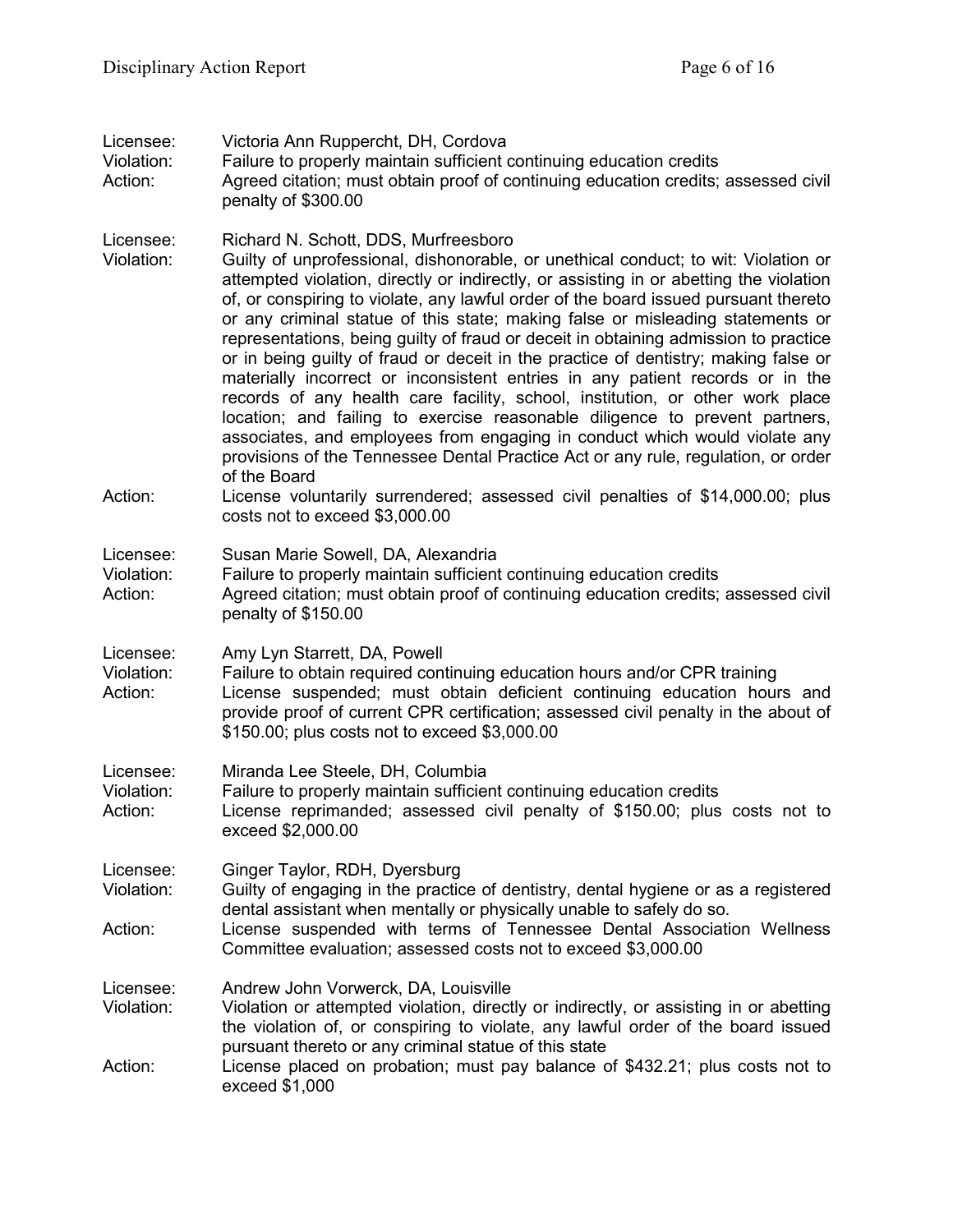| Licensee:<br>Violation:<br>Action: | Donald G. Walley, DDS, Counce<br>Failure to properly maintain sufficient continuing education credits<br>Agreed citation; must obtain proof of continuing education credits; assessed civil<br>penalty of \$600.00                                                            |
|------------------------------------|-------------------------------------------------------------------------------------------------------------------------------------------------------------------------------------------------------------------------------------------------------------------------------|
| Licensee:<br>Violation:<br>Action: | Chassity Annette Webster, DA, Lebanon<br>Failure to properly maintain sufficient continuing education credits; failure to<br>obtain proof of CPR certification<br>Agreed citation; must obtain proof of continuing education credits; assessed civil<br>penalty of \$150.00   |
| Licensee:<br>Violation:<br>Action: | Kristin Paige Williams, DA, Shelbyville<br>Failure to properly maintain sufficient continuing education credits; failure to<br>obtain proof of CPR certification<br>Agreed citation; must obtain proof of continuing education credits; assessed civil<br>penalty of \$300.00 |
| Licensee:<br>Violation:<br>Action: | Glenna W. Winn, DH, Murfreesboro<br>Failure to properly maintain sufficient continuing education credits; failure to<br>obtain proof of CPR certification<br>Agreed citation; must obtain proof of continuing education credits; assessed civil<br>penalty of \$300.00        |
| Licensee:<br>Violation:<br>Action: | Robert Tyler Wohrman, DDS, Memphis<br>Failure to properly maintain sufficient continuing education credits<br>License reprimanded; assessed civil penalty of \$400.00; plus costs not to<br>exceed \$1,000.00                                                                 |
| Licensee:<br>Violation:<br>Action: | Tonja L. Wynn, DA, Olive Branch MS<br>Failure to properly maintain sufficient continuing education credits; failure to<br>obtain proof of CPR certification<br>Agreed citation; must obtain proof of continuing education credits; assessed civil<br>penalty of \$150.00      |

### **BOARD OF EMERGENCY MEDICAL SERVICES**

Licensee: Robby K. Lawson, EMS, Alcoa

Violation: Guilty of diversion or attempting to divert unused pain medication from the University of Tennessee Medical Center Emergency Department. Tenn Code Annotated  $\S$  68-140-311(a) – Any person subject to regulation pursuant to this part may be subject to discipline or may be denied authorization for the following prohibited acts. (1) Violation or attempted violation or assisting in or abetting the violation of or conspiring to violate any of the following: (A) Any provision of this part; (B) Any rule or regulation of the board. Tenn. Comp. R. & Regs. Rule 1200-12-01-.17 Unethical Practices and Conduct. Emergency medical services and emergency medical services personnel shall be subject to discipline or may be denied authorization for unethical practices or conduct. Action: License suspended for no less than 2 years.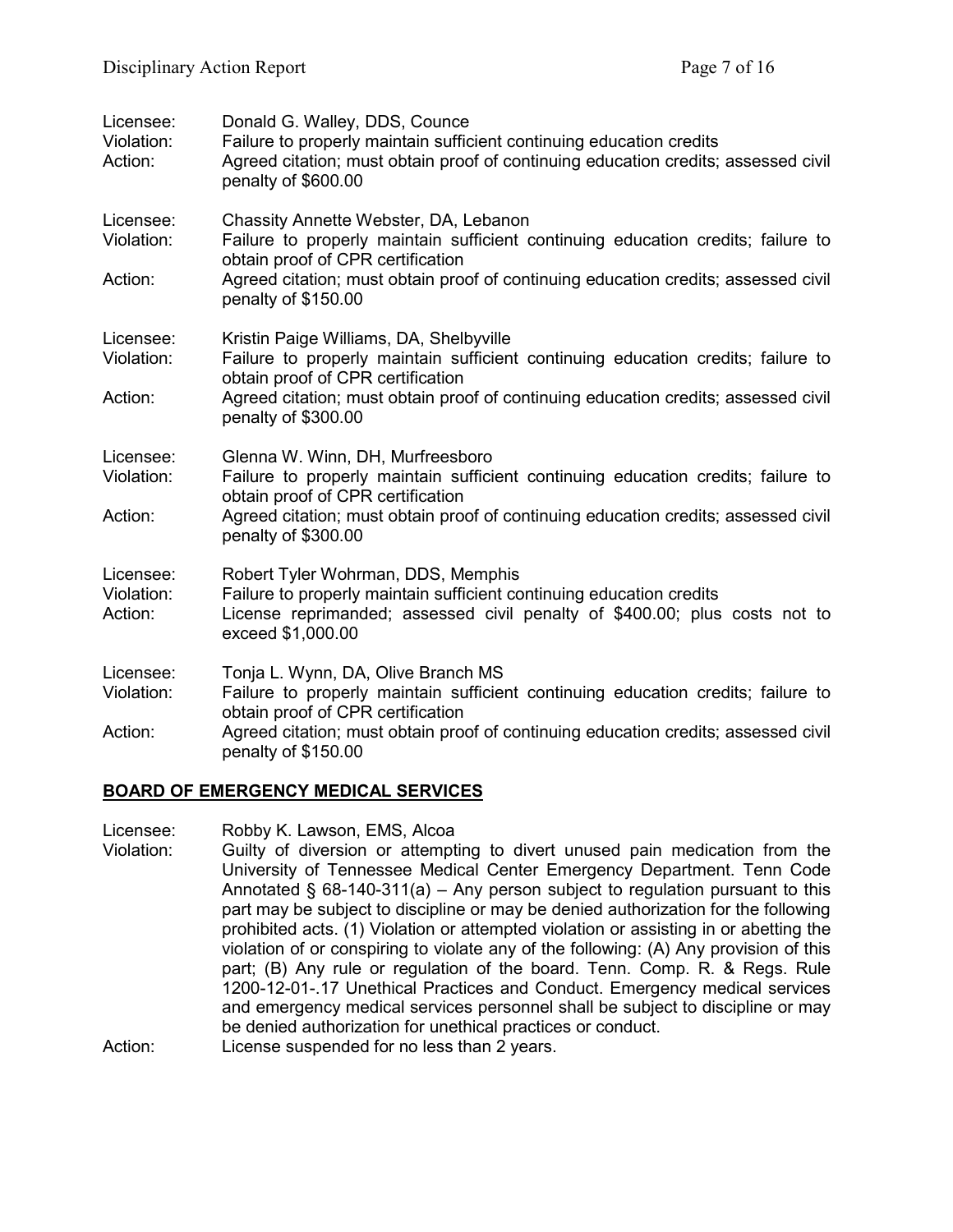Licensee: Gary D. McCarter, EMS, Sevierville

- Violation: Guilty of theft from a patient being transported. Plead guilty to Class A Misdemeanor for theft of property under \$500.00. Tenn Code Annotated § 68- 140-311(a) – Any person subject to regulation pursuant to this part may be subject to discipline or may be denied authorization for the following prohibited acts. (1) Violation or attempted violation or assisting in or abetting the violation of or conspiring to violate any of the following: (A) Any provision of this part; (B) Any rule or regulation of the board. Tenn. Comp. R. & Regs. Rule 1200-12-01- .17 Unethical Practices and Conduct. Emergency medical services and emergency medical services personnel shall be subject to discipline or may be denied authorization for unethical practices or conduct.
- Action: License suspended for 6 months followed by Probation for 2 years. Respondent must complete 3 hrs. of Ethics continuing education and must teach 3 hours of continuing education in Ethics.

# **BOARD OF MASSAGE LICENSURE**

| Failure to respect the client's boundaries with regard to privacy, disclosure,<br>exposure, inappropriate touching, emotional expression, beliefs, and autonomy, |
|------------------------------------------------------------------------------------------------------------------------------------------------------------------|
|                                                                                                                                                                  |
|                                                                                                                                                                  |
|                                                                                                                                                                  |
|                                                                                                                                                                  |

Action: Conditional license granted which license shall be placed on probation for a period of at least two (2) years; assessed civil penalty of \$550.00

## *\*Late entry from May, 2018*

| Licensee:  | Melissa Renae Wilkes, LMT, Dickson                                                                          |
|------------|-------------------------------------------------------------------------------------------------------------|
| Violation: | Failed to properly maintain sufficient continuing education credits                                         |
| Action:    | Conditional license granted upon continuing education credits completed;<br>assessed civil penalty of \$775 |

## *\*Late entry from August, 2018*

## **BOARD OF MEDICAL EXAMINERS**

| Licensee:<br>Violation:<br>Action: | Marygayle Nicole Alley, MD, Springhill<br>Guilty of engaging in unlicensed performance of X-ray procedures<br>Agreed Citation; assessed civil penalty of \$200.00                                                         |
|------------------------------------|---------------------------------------------------------------------------------------------------------------------------------------------------------------------------------------------------------------------------|
| Licensee:<br>Violation:<br>Action: | Shanna Graham Bailey, AMDX, Rossville GA<br>Practicing on an expired license<br>License reprimanded; assessed civil penalties in the amount of \$2,600.00; plus<br>costs not to exceed \$1,000.00                         |
| Licensee:<br>Violation:<br>Action: | Albert Louis Bean Jr., MD, Memphis<br>Failure to properly maintain sufficient continuing education credits<br>Agreed citation; must obtain proof of continuing education credits; assessed civil<br>penalty of \$3,800.00 |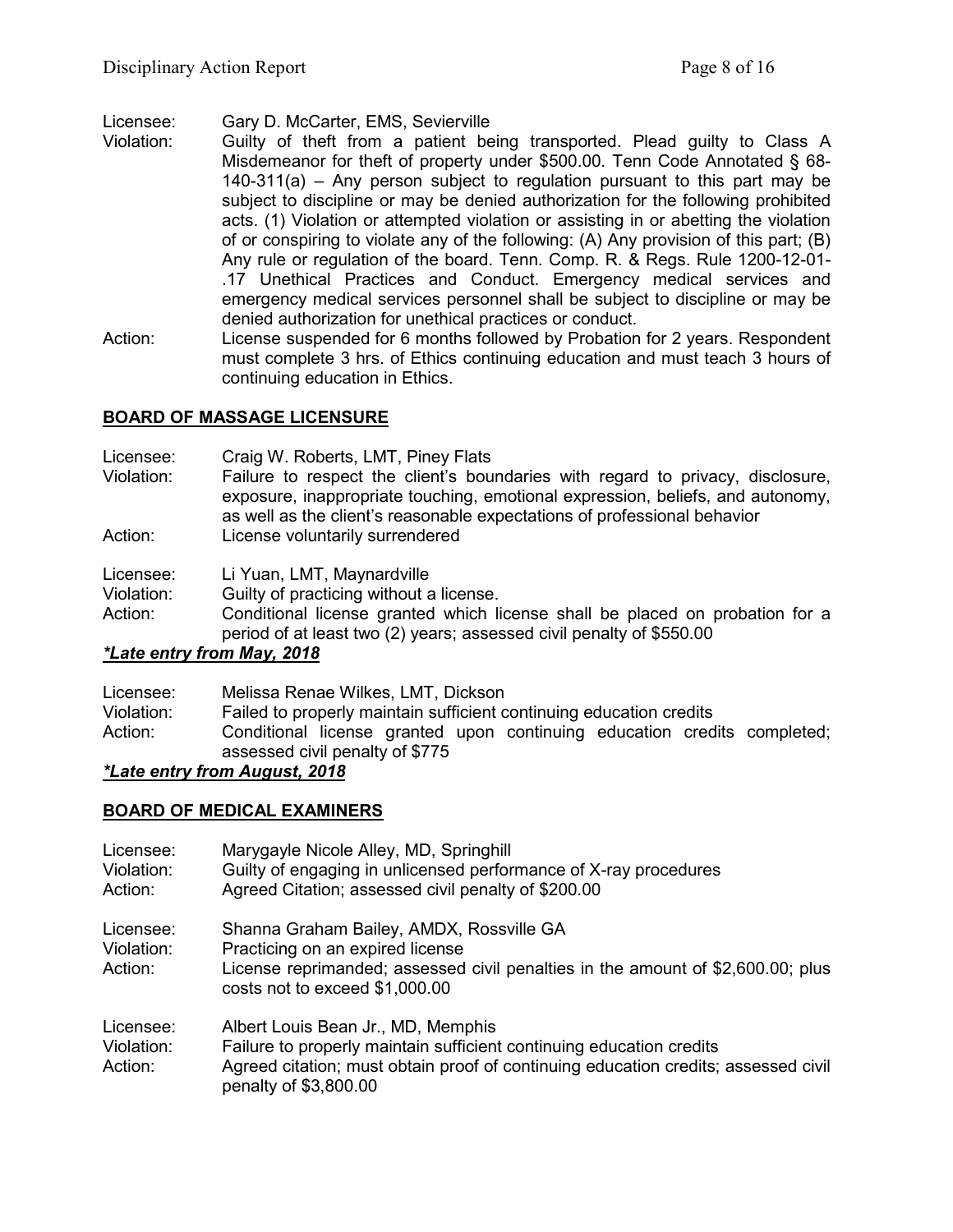| Licensee:<br>Violation:            | Charles Brooks, MD<br>Guilty of recruiting patients from former healthcare facilities of employment;<br>seeing patients in the home of another physician, other businesses' parking lots;<br>allowing another physician to forge his name on blank prescriptions and<br>engaging in conspiracy with another physician. Guilty of unprofessional,<br>dishonorable or unethical conduct; and being guilty of fraud or deceit in<br>obtaining admission to practice.                                                                                                                                                                                                                                                                                      |
|------------------------------------|--------------------------------------------------------------------------------------------------------------------------------------------------------------------------------------------------------------------------------------------------------------------------------------------------------------------------------------------------------------------------------------------------------------------------------------------------------------------------------------------------------------------------------------------------------------------------------------------------------------------------------------------------------------------------------------------------------------------------------------------------------|
| Action:                            | License summarily suspended                                                                                                                                                                                                                                                                                                                                                                                                                                                                                                                                                                                                                                                                                                                            |
| Licensee:<br>Violation:<br>Action: | Yanco Nicolas Gavrizi, MD, Germantown<br>Failure to properly maintain sufficient continuing education credits<br>Agreed citation; must obtain proof of continuing education credits; assessed civil<br>penalty of \$1,500.00                                                                                                                                                                                                                                                                                                                                                                                                                                                                                                                           |
| Licensee:<br>Violation:<br>Action: | Toni Connell Jones, MD, Lexington<br>Guilty of engaging in unlicensed performance of X-ray procedures<br>Agreed Citation; assessed civil penalty of \$500.00                                                                                                                                                                                                                                                                                                                                                                                                                                                                                                                                                                                           |
| Licensee:<br>Violation:<br>Action: | Neil W. Kooy, MD, Jonesborough<br>Failure to properly maintain sufficient continuing education credits<br>Agreed citation; must obtain proof of continuing education credits; assessed civil<br>penalty of \$625.00                                                                                                                                                                                                                                                                                                                                                                                                                                                                                                                                    |
| Licensee:<br>Violation:<br>Action: | Michael Lapaglia, MD<br>Guilty of recruiting patients from former healthcare facilities of employment;<br>seeing patients in his own home, other businesses' parking lots; writing<br>prescriptions on pre-signed prescription sheets or forging blank prescription<br>sheets; prescribing controlled substances without a DEA license and giving a<br>portion of the proceeds to his physician business partner Dr. Brooks; pleaded<br>guilty to two federal felonies related to the described conduct and to knowingly,<br>intentionally and without authority distributing and dispensing controlled<br>substances; making fraudulent statements and conspiring with another person<br>to violate federal drug laws.<br>License summarily suspended |
| Licensee:<br>Violation:            | Samuel W. McGaha, MD, Kodak<br>Guilty of unprofessional conduct; Failed to provide copies of medical records to<br>the Department upon request; Failed to follow board rules related to prescribing.                                                                                                                                                                                                                                                                                                                                                                                                                                                                                                                                                   |
| Action:                            | License permanently retired; permanent surrender of DEA registration and<br>assessed costs not to exceed \$4,000.00                                                                                                                                                                                                                                                                                                                                                                                                                                                                                                                                                                                                                                    |
| Licensee:<br>Violation:<br>Action: | Miranda Nicole Moretz, MD, Kingsport<br>Failure to properly maintain sufficient continuing education credits<br>Agreed citation; must obtain proof of continuing education credits; assessed civil<br>penalty of \$200.00                                                                                                                                                                                                                                                                                                                                                                                                                                                                                                                              |
| Licensee:<br>Violation:<br>Action: | Jessica Lynn Rudd, AMDX, Monroe<br>Practicing on an expired license<br>License reprimanded; assessed civil penalties in the amount of \$900.00; plus<br>costs not to exceed \$1,000.00                                                                                                                                                                                                                                                                                                                                                                                                                                                                                                                                                                 |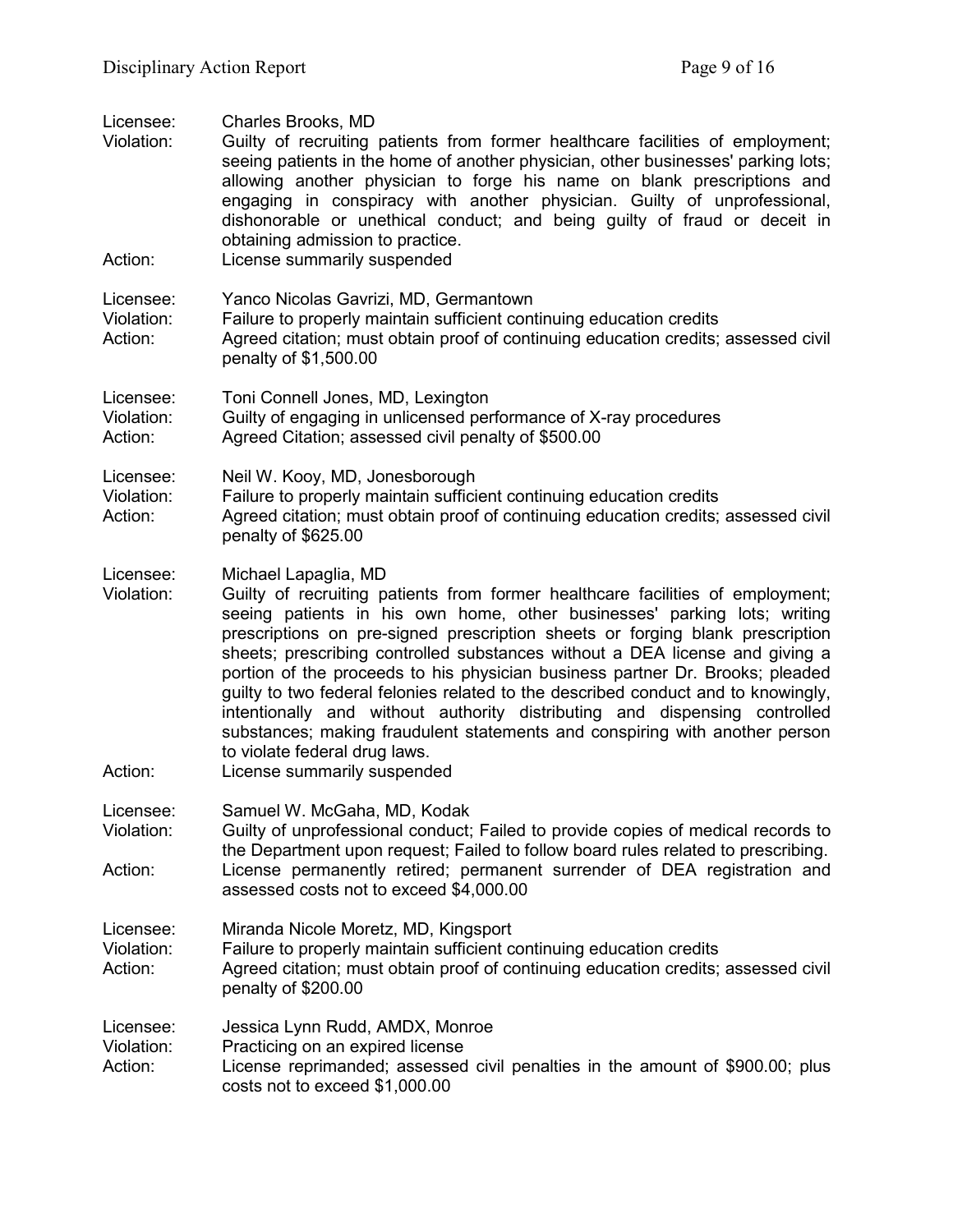| Licensee:<br>Violation:<br>Action: | Dan H. Shell III, MD, Memphis<br>Failure to properly maintain sufficient continuing education credits<br>Agreed citation; must obtain proof of continuing education credits; assessed civil<br>penalty of \$200.00        |
|------------------------------------|---------------------------------------------------------------------------------------------------------------------------------------------------------------------------------------------------------------------------|
| Licensee:<br>Violation:<br>Action: | Toni Holloman Tubb, MD, Germantown<br>Failure to properly maintain sufficient continuing education credits<br>Agreed citation; must obtain proof of continuing education credits; assessed civil<br>penalty of \$4,000.00 |
| Licensee:                          | Kizzie Suzan Wallace, MD, Knoxville                                                                                                                                                                                       |
| Violation:                         | Guilty of engaging in unlicensed performance of X-ray procedures                                                                                                                                                          |
| Action:                            | Agreed Citation; assessed civil penalty of \$500.00                                                                                                                                                                       |
| Licensee:                          | Nichole Katherine Whitehead, MD, Knoxville                                                                                                                                                                                |
| Violation:                         | Guilty of engaging in unlicensed performance of X-ray procedures                                                                                                                                                          |
| Action:                            | Agreed Citation; assessed civil penalty of \$200.00                                                                                                                                                                       |

### **BOARD OF MEDICAL EXAMINERS, COMMITTEE ON PHYSICIAN ASSISTANTS**

Licensee: Theodore William McCrary, PA, Oak Ridge

- Violation: Guilty of unprofessional, dishonorable, or unethical conduct; violation or attempted violation, directly or indirectly, or assisting in or abetting the violation of, or conspiring to violate, any provision of the Physician Assistants Act or any lawful order on the Committee and Board issued pursuant thereto, or any criminal statute of the state of Tennessee; gross malpractice, or a pattern of continued or repeated malpractice, ignorance, negligence or incompetence in the course of practice as a physician assistant; dispensing, prescribing, or otherwise distributing a ny controlled substance or any other drug not in the course of professional practice, or not in good faith to relieve pain and suffering, or not to cure an ailment, physical infirmity or disease; and dispensing, prescribing, or otherwise distributing any controlled substance to any person in violation of any law of the state or of the United States of America or any rule of the Board or Committee
- Action: License permanently voluntarily surrendered; assessed civil penalties in the amount of \$500.00; plus costs not to exceed \$1,500.00

### **BOARD OF MEDICAL LABORATORY**

Licensee: Stephanie R. Miller, LLP, Savannah<br>Violation: Providing professional services w

Providing professional services while mentally incompetent, or under the influence of alcohol, a narcotic, or other controlled, dangerous substance that is in excess of therapeutic amounts or without valid medical indication; and violating or aiding and abetting the violation of any provisions of this chapter or the rules or regulations promulgated under this chapter

Action: License suspended with terms; plus costs not to exceed \$1,000.00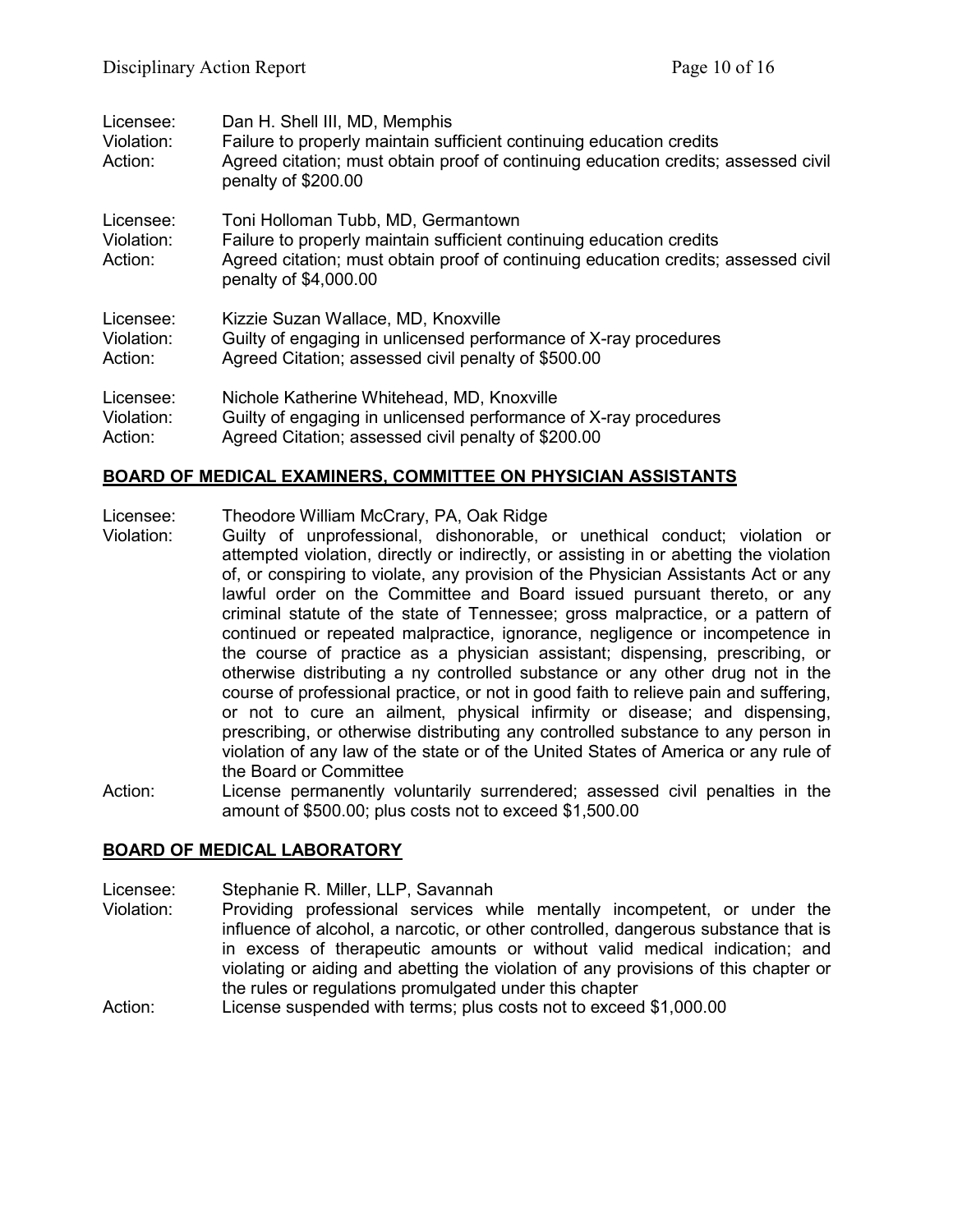#### **BOARD OF PHARMACY**

- Licensee: Elainea J. (Middleton) Buchanan, RT, Tazewell Violation: Failure to adhere to the board's statutes and rules and follows: acquire or obtain, or attempt to acquire of attempt to obtain, possession of a controlled substance by misrepresentation, fraud, forgery, deception, or subterfuge Action: License voluntarily surrendered
- Licensee: Geleeya Mika Callicutt, RT, Cordova
- Violation: Failure to adhere to the board status and rules as follows; Respondent violated the following laws: It is unlawful for any person, firm or corporation to possess, sell, barter or give away any drug known as legend drugs…except upon the written prescription of a duly licensed physician, certified physician's assistant, nurse…who is rendering service under the supervision, control and responsibility of a licensed physician…a dentist, an optometrist…or a veterinarian, and compounded or dispensed by a duly registered pharmacist. It is unlawful for any person, firm or corporation to obtain or attempt to obtain a legend drug, or to procure to attempt to procure the administration of a legend drug, by fraud, deceit, misrepresentation, subterfuge, forgery, alteration of a prescription, by the concealment of material fact, or by the use of a false name or address. It is unlawful for any person to have in such person's possession, any drug herein defined or enumerated, without the same having been prescribed by a duly licensed physician, certified physician assistant, dentist, optometrist…or veterinarian, and having been dispensed by a pharmacy duly licensed and registered in this state, unless such person was a resident of another state and had the prescription therefore filled by a duly licensed and registered pharmacist of such other state. It is unlawful for any person knowingly or intentionally to: Acquire or obtain, or attempt to acquire or attempt to obtain, possession of controlled substance by misrepresentation, fraud, forgery, deception or subterfuge. Engaging in conduct prohibited or made unlawful by any of the provisions of parts 2-5 of this chapter or any other laws of the state or of the United States relating to drugs or to the practice of pharmacy. Been guilty of dishonorable, immoral, unethical or unprofessional conduct. Action: License revoked; assessed case cost

Licensee: Christopher D. Gilbert, P, Chapel Hill

Violation: Failure to adhere to the board's statutes and rules as follows; All applicants and registrants shall provide effective controls and procedures to guard against theft and diversion of controlled substances; engaged in conduct prohibited or made unlawful by any of the provisions of parts 2-5 of this chapter or any other laws of the state or of the United States relating to drugs or to the practice of pharmacy Action: Assessed \$5000.00 civil penalty and case cost up to \$1,000.00; must audit 10% of the control substance inventory every ninety (90) days for 2 years

Licensee: Kimberly Tamar Freeman, RT, Memphis

Violation: Failure to adhere to the board status and rules as follows; Respondent violated the following laws: It is unlawful for any person, firm or corporation to possess, sell, barter or give away any drug known as legend drugs…except upon the written prescription of a duly licensed physician, certified physician's assistant, nurse…who is rendering service under the supervision, control and responsibility of a licensed physician…a dentist, an optometrist…or a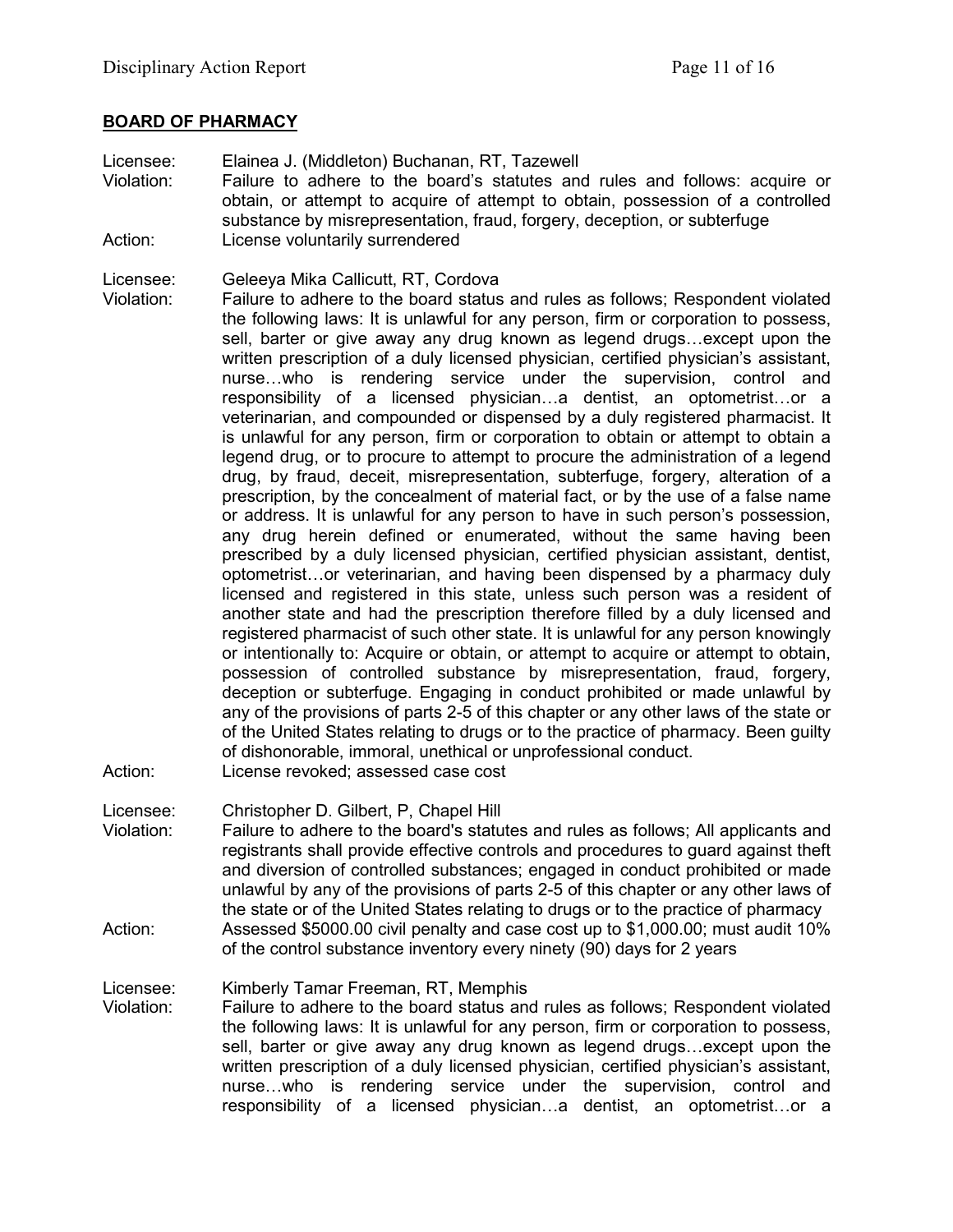veterinarian, and compounded or dispensed by a duly registered pharmacist. It is unlawful for any person, firm or corporation to obtain or attempt to obtain a legend drug, or to procure to attempt to procure the administration of a legend drug, by fraud, deceit, misrepresentation, subterfuge, forgery, alteration of a prescription, by the concealment of material fact, or by the use of a false name or address. It is unlawful for any person to have in such person's possession, any drug herein defined or enumerated, without the same having been prescribed by a duly licensed physician, certified physician assistant, dentist, optometrist…or veterinarian, and having been dispensed by a pharmacy duly licensed and registered in this state, unless such person was a resident of another state and had the prescription therefore filled by a duly licensed and registered pharmacist of such other state. It is unlawful for any person knowingly or intentionally to: Acquire or obtain, or attempt to acquire or attempt to obtain, possession of controlled substance by misrepresentation, fraud, forgery, deception or subterfuge. Engaging in conduct prohibited or made unlawful by any of the provisions of parts 2-5 of this chapter or any other laws of the state or of the United States relating to drugs or to the practice of pharmacy. Been guilty of dishonorable, immoral, unethical or unprofessional conduct.

Action: License voluntarily surrendered

Licensee: Alice Jane Hernandez, RT, Athens

Violation: Failure to adhere to the board status and rules as follows; Respondent violated the following laws: It is unlawful for any person, firm or corporation to possess, sell, barter or give away any drug known as legend drugs…except upon the written prescription of a duly licensed physician, certified physician's assistant, nurse…who is rendering service under the supervision, control and responsibility of a licensed physician…a dentist, an optometrist…or a veterinarian, and compounded or dispensed by a duly registered pharmacist. It is unlawful for any person, firm or corporation to obtain or attempt to obtain a legend drug, or to procure to attempt to procure the administration of a legend drug, by fraud, deceit, misrepresentation, subterfuge, forgery, alteration of a prescription, by the concealment of material fact, or by the use of a false name or address. It is unlawful for any person to have in such person's possession, any drug herein defined or enumerated, without the same having been prescribed by a duly licensed physician, certified physician assistant, dentist, optometrist…or veterinarian, and having been dispensed by a pharmacy duly licensed and registered in this state, unless such person was a resident of another state and had the prescription therefore filled by a duly licensed and registered pharmacist of such other state. It is unlawful for any person knowingly or intentionally to: Acquire or obtain, or attempt to acquire or attempt to obtain, possession of controlled substance by misrepresentation, fraud, forgery, deception or subterfuge. Engaging in conduct prohibited or made unlawful by any of the provisions of parts 2-5 of this chapter or any other laws of the state or of the United States relating to drugs or to the practice of pharmacy. Been guilty of dishonorable, immoral, unethical or unprofessional conduct.

Action: License revoked; assessed case cost

Licensee: Danyelle Caprecia' Luster, RT, Memphis

Violation: Failure to adhere to the board status and rules as follows; Respondent violated the following laws: It is unlawful for any person, firm or corporation to possess, sell, barter or give away any drug known as legend drugs…except upon the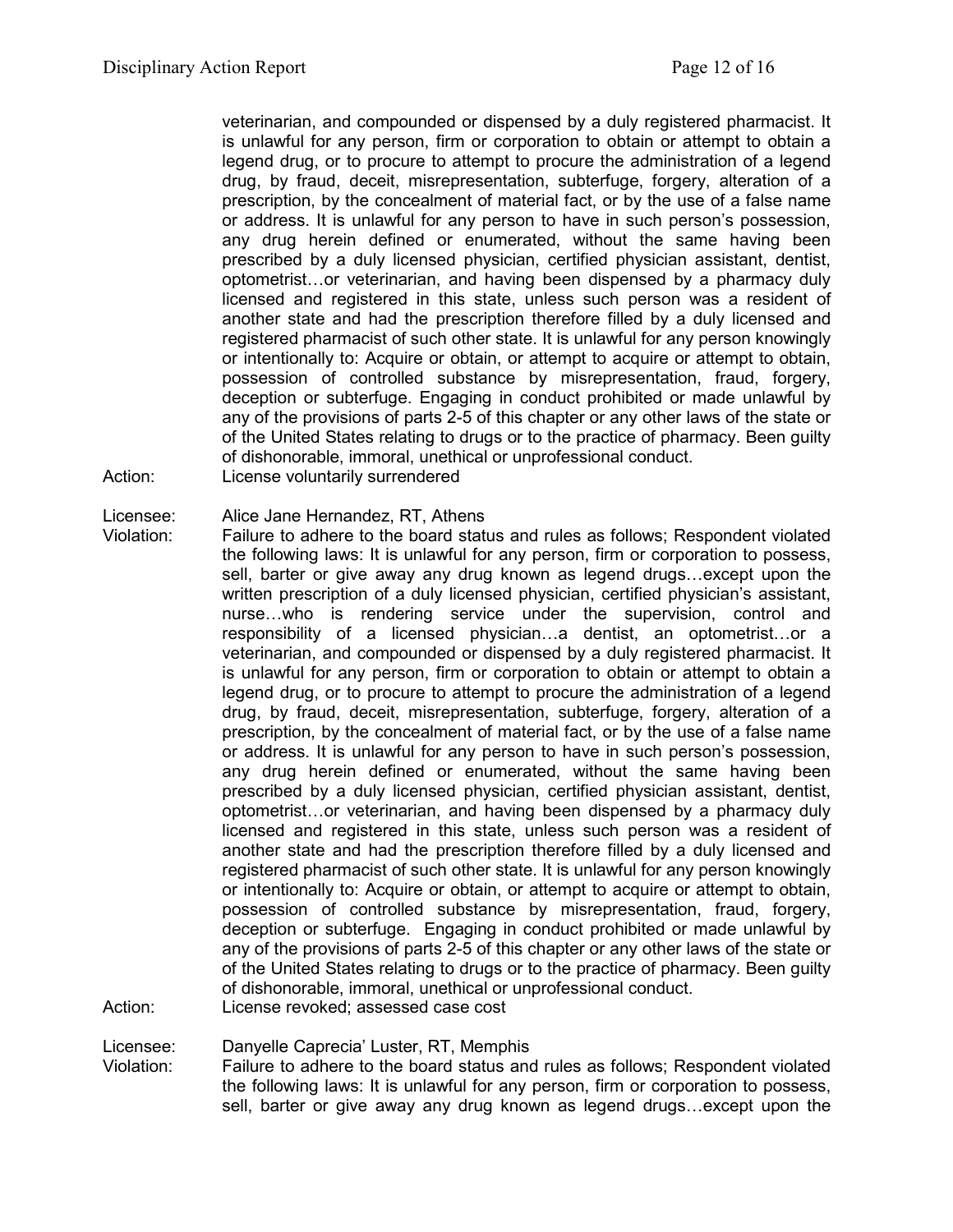written prescription of a duly licensed physician, certified physician's assistant, nurse…who is rendering service under the supervision, control and responsibility of a licensed physician…a dentist, an optometrist…or a veterinarian, and compounded or dispensed by a duly registered pharmacist. It is unlawful for any person, firm or corporation to obtain or attempt to obtain a legend drug, or to procure to attempt to procure the administration of a legend drug, by fraud, deceit, misrepresentation, subterfuge, forgery, alteration of a prescription, by the concealment of material fact, or by the use of a false name or address. It is unlawful for any person to have in such person's possession, any drug herein defined or enumerated, without the same having been prescribed by a duly licensed physician, certified physician assistant, dentist, optometrist…or veterinarian, and having been dispensed by a pharmacy duly licensed and registered in this state, unless such person was a resident of another state and had the prescription therefore filled by a duly licensed and registered pharmacist of such other state. It is unlawful for any person knowingly or intentionally to: Acquire or obtain, or attempt to acquire or attempt to obtain, possession of controlled substance by misrepresentation, fraud, forgery, deception or subterfuge. Engaging in conduct prohibited or made unlawful by any of the provisions of parts 2-5 of this chapter or any other laws of the state or of the United States relating to drugs or to the practice of pharmacy. Been guilty of dishonorable, immoral, unethical or unprofessional conduct.

Action: License revoked; assessed case cost

Licensee: Evan Michael McKenzie, RT, Nashville

- Violation: Failure to adhere to the board status and rules as follows; Acquire or obtain, or attempt to acquire or attempt to obtain, possession of a controlled substance by misrepresentation, fraud, forgery, deception or subterfuge; Engaging in conduct prohibited or made unlawful by any of the provisions of parts 2-5 of this chapter or any other laws of the state or of the United States relating to drugs or to the practice of pharmacy. Been guilty of dishonorable, immoral, unethical or unprofessional conduct.
- Action: Licensed revoked; assessed case cost

Licensee: Vanessa Thigpen, RT, Memphis

Violation: Failure to adhere to the board status and rules as follows; Acquire or obtain, or attempt to acquire or attempt to obtain, possession of a controlled substance by misrepresentation, fraud, forgery, deception or subterfuge Action: Licensed revoked; assessed case cost

Licensee: Anna Mackenzie Vanbenschoten, P, Cleveland<br>Violation: Failure to adhere to the board's statutes and ru

Failure to adhere to the board's statutes and rules and follows: It is unlawful for any person, firm or corporation to possess, sell, barter or give away any drug known as legend drugs…except upon the written prescription of a duly licensed physician, certified physician's assistant, nurse…who is rendering service under the supervision, control and responsibility of a licensed physician…a dentist, an optometrist…or a veterinarian, and compounded or dispensed by a duly registered pharmacist. It is unlawful for any person, firm or corporation to obtain or attempt to obtain a legend drug, or to procure to attempt to procure the administration of a legend drug, by fraud, deceit, misrepresentation, subterfuge, forgery, alteration of a prescription, by the concealment of material fact, or by the use of a false name or address. It is unlawful for any person to have in such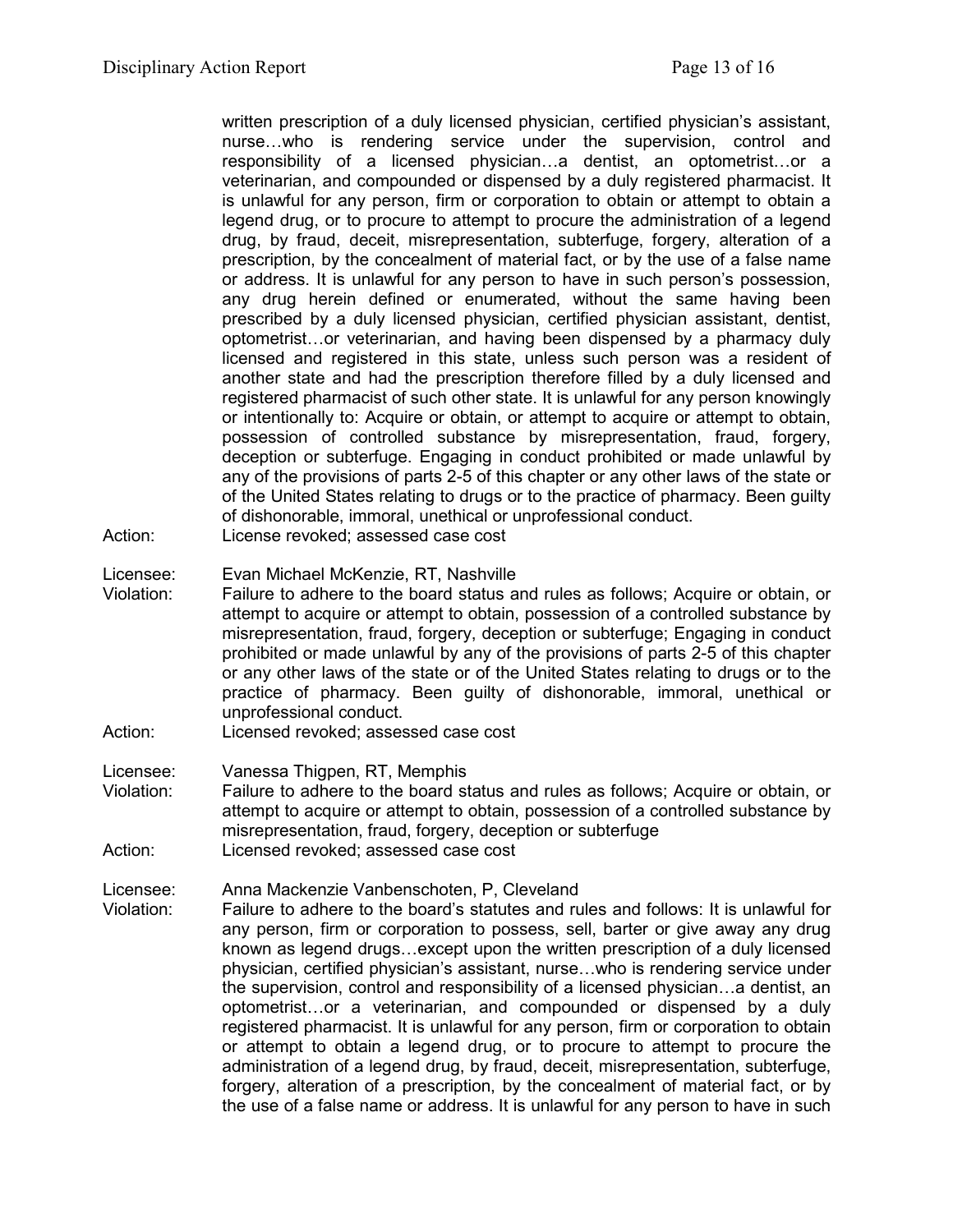person's possession, any drug herein defined or enumerated, without the same having been prescribed by a duly licensed physician, certified physician assistant, dentist, optometrist…or veterinarian, and having been dispensed by a pharmacy duly licensed and registered in this state, unless such person was a resident of another state and had the prescription therefore filled by a duly licensed and registered pharmacist of such other state. Engaging in conduct prohibited or made unlawful by any of the provisions of parts 2-5 of this chapter or any other laws of the state or of the United States relating to drugs or to the practice of pharmacy. Been guilty of dishonorable, immoral, unethical or unprofessional conduct.

Action: License suspended with terms

### **BOARD OF EXAMINERS IN PSYCHOLOGY**

- Licensee: James S. Walker, PHD, Nashville
- Violation: Violation or attempted violation, directly or indirectly, or assisting in or abetting the violation of, or conspiring to violate, any lawful order of the board issued pursuant thereto or any criminal statue of this state
- Action: License suspended for one year; license also placed on probation for five years with terms; assessed costs not to exceed \$20,000.00

## **ABUSE REGISTRY**

| Name:       | <b>April Nicole Thrasher</b> |
|-------------|------------------------------|
| Abuse:      | Neglect/Misappropriation     |
| Profession: | LPN                          |
| Name:       | Christina S. Allen           |
| Abuse:      | Physical                     |
| Profession: | <b>Staff</b>                 |
| Name:       | Ashley Jenkins               |
| Abuse:      | Exploitation                 |
| Profession: | Caregiver                    |
| Name:       | Eric O. White                |
| Abuse:      | Theft/Misappropriation       |
| Profession: | <b>Not Provided</b>          |
| Name:       | <b>Scott Hicks</b>           |
| Abuse:      | <b>Physical/Neglect</b>      |
| Profession: | <b>Not Provided</b>          |
| Name:       | Ryan Burke                   |
| Abuse:      | Physical                     |
| Profession: | <b>Direct Support Staff</b>  |
| Name:       | Rebecca Byrge Cook           |
| Abuse:      | Neglect                      |
| Profession: | <b>Direct Support Staff</b>  |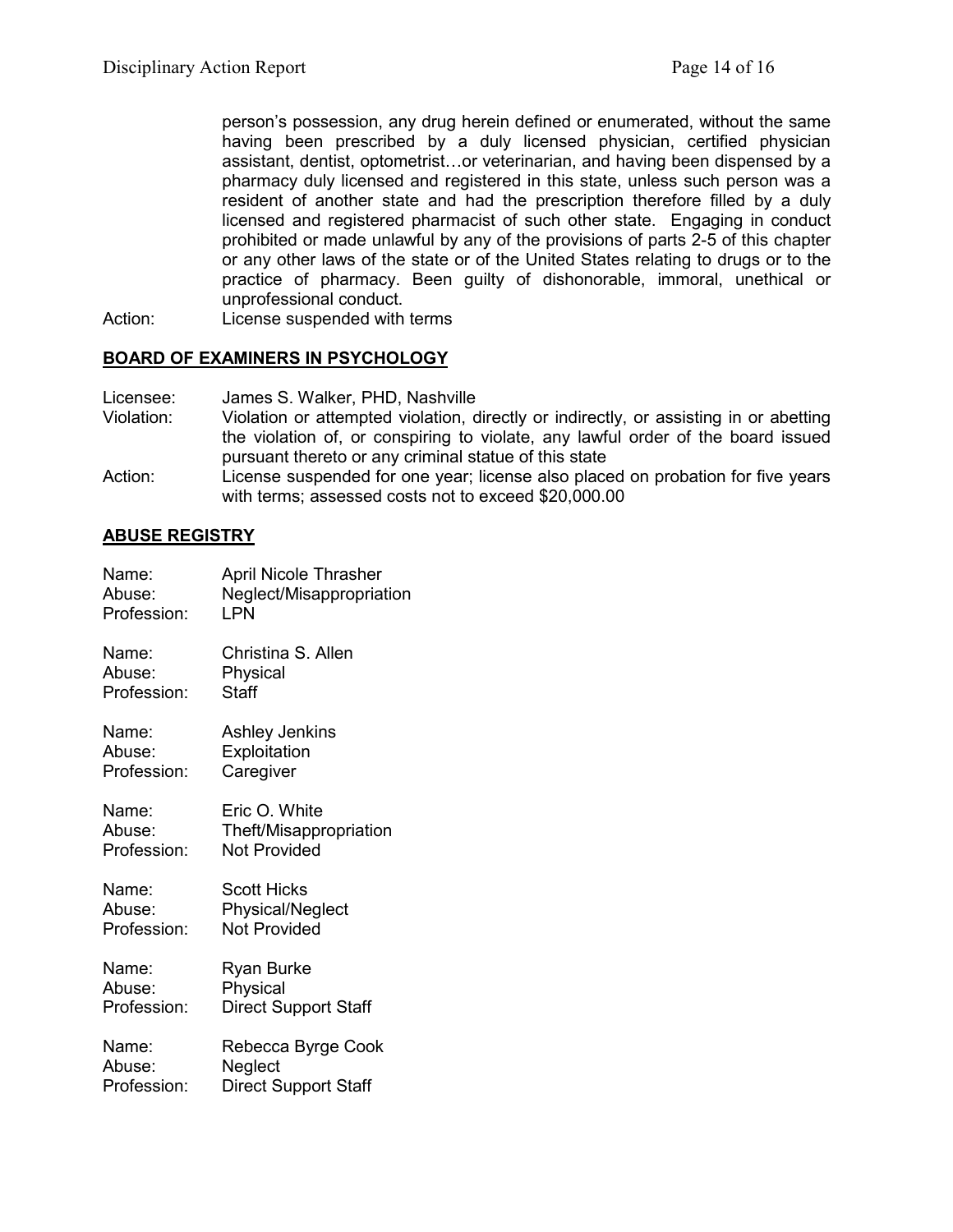| Name:       | <b>Mollie Tallent</b>                  |
|-------------|----------------------------------------|
| Abuse:      | <b>Physical/Mental</b>                 |
| Profession: | Direct Support Staff and CNA (Revoked) |
| Name:       | Rosealee Campbell                      |
| Abuse:      | <b>Physical/Mental</b>                 |
| Profession: | <b>Direct Support Staff</b>            |
| Name:       | Keisha Holmes                          |
| Abuse:      | <b>Financial Exploitation</b>          |
| Profession: | <b>Direct Support Staff</b>            |
| Name:       | <b>Thomas Seth Phillips</b>            |
| Abuse:      | Exploitation                           |
| Profession: | <b>Not Provided</b>                    |
| Name:       | Rosalie Gammons Young                  |
| Abuse:      | Theft/Misappropriation                 |
| Profession: | Caregiver                              |
| Name:       | <b>Victor Anderson</b>                 |
| Abuse:      | Physical                               |
| Profession: | <b>Direct Support Staff</b>            |
| Name:       | Champaigne Parman                      |
| Abuse:      | Physical/Neglect                       |
| Profession: | <b>Direct Support Staff</b>            |
| Name:       | Jasmine Wiseman                        |
| Abuse:      | Physical/Emotional/Psychological       |
| Profession: | Home Manager                           |
| Name:       | Angela Hanley                          |
| Abuse:      | Exploitation                           |
| Profession: | <b>Personal Assistant</b>              |
| Name:       | Belinda Kay Ebeling                    |
| Abuse:      | Neglect                                |
| Profession: | LPN                                    |
| Name:       | <b>Samuel Rhoad</b>                    |
| Abuse:      | Neglect                                |
| Profession: | Caregiver                              |
| Name:       | <b>Tammy Elaine Reynolds</b>           |
| Abuse:      | Exploitation                           |
| Profession: | Caregiver                              |
| Name:       | <b>Patricia Prince</b>                 |
| Abuse:      | Neglect                                |
| Profession: | <b>Not Provided</b>                    |